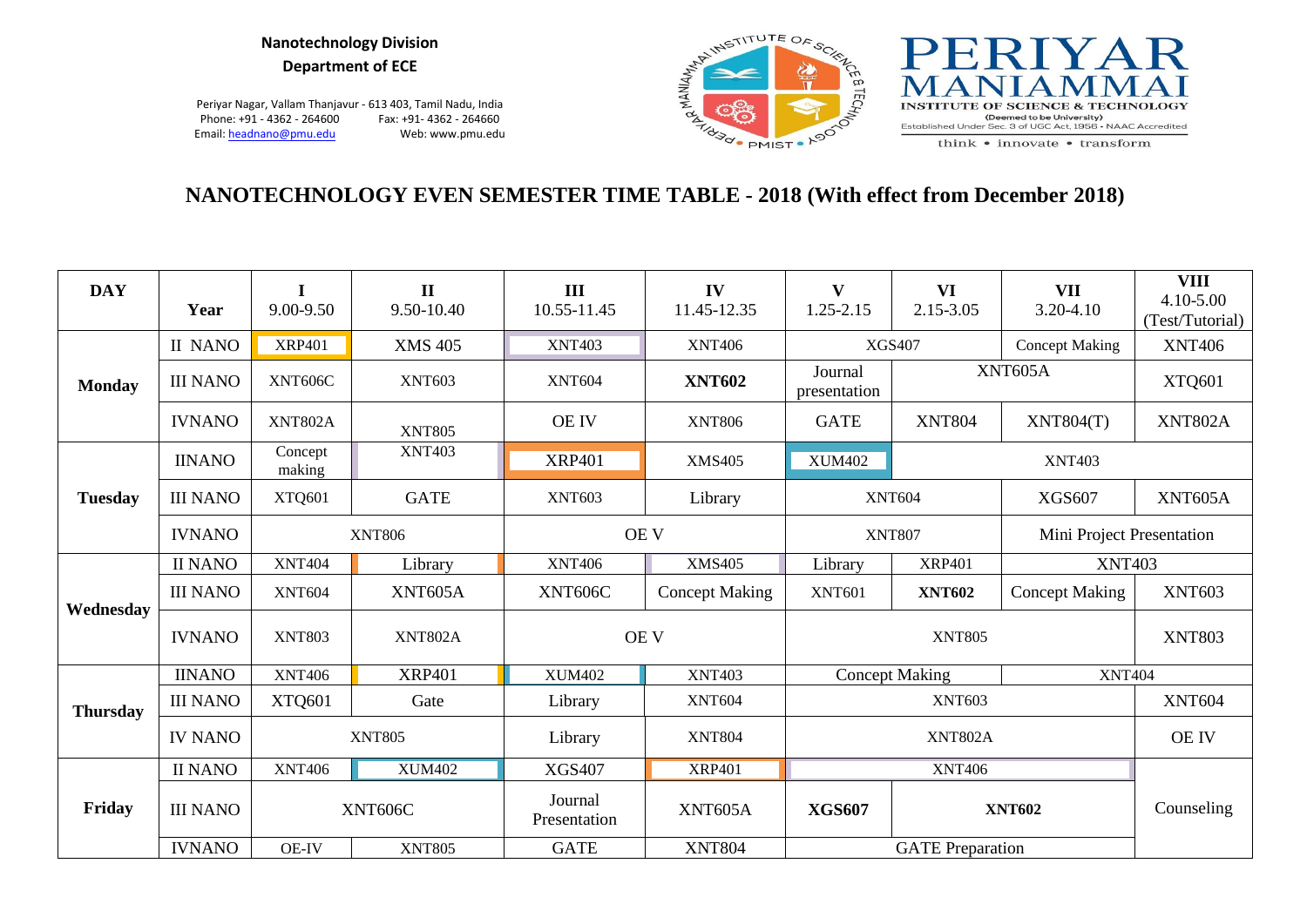## **SEMESTER IV**

| Course code   | <b>Course Name</b>                    |        | Credits |  |              |  | <b>Hours</b> |      |              | <b>Subject Handled by</b>          |
|---------------|---------------------------------------|--------|---------|--|--------------|--|--------------|------|--------------|------------------------------------|
|               |                                       |        |         |  | <b>Total</b> |  |              | S.S  | <b>Total</b> |                                    |
| <b>XRP401</b> | <b>Random Processes</b>               |        |         |  |              |  |              | v    |              | Ms. P. Geetha, AP / Maths          |
| <b>XUM402</b> | Environmental Science and Engineering | 3      |         |  |              |  |              |      |              | Mr. D. Narendraprasad, AP / Civil  |
| <b>XNT403</b> | Principles of Chemical Engineering    | $\sim$ |         |  |              |  |              |      |              | Dr. A. Ashokkumar, AP / Chemical   |
| <b>XNT404</b> | Nano Applications                     | 3      |         |  |              |  |              |      |              | Dr. K. Geetha, AP / ECE            |
| <b>XMS405</b> | <b>Materials Science</b>              |        |         |  |              |  |              |      |              | Ms. R. Ilavarasi, AP / ECE         |
| <b>XNT406</b> | Nanosystems and their Design          | 3      |         |  |              |  |              |      |              | Mr. M. Naveen Rooba Doss, AP / ECE |
| XGS407        | <b>Technical Communication</b>        |        |         |  |              |  |              | $7*$ |              | Ms. C. Priya, AP, English          |
|               | <b>Total</b>                          | 17     |         |  | 24           |  |              |      | 31           |                                    |

**\*Non – credit hours Total Credits – 24**

### **SEMESTER VI**

| <b>Course code</b> | <b>Course Name</b>                            |            |          |   |              | <b>Hours</b> |        |      |              | <b>Subject Handled by</b>          |
|--------------------|-----------------------------------------------|------------|----------|---|--------------|--------------|--------|------|--------------|------------------------------------|
|                    |                                               |            |          | D | <b>Total</b> |              |        | D.D  | <b>Total</b> |                                    |
| XTQ601             | <b>Total Quality Management</b>               | 3          | $\theta$ |   |              |              |        |      |              | Mr. A. Mohamed Ismail, Ap, Mech    |
| <b>XNT602</b>      | Colloids and surfaces Engineering             | $\sqrt{2}$ | $\theta$ |   |              |              |        |      |              | Dr. K. Geetha, AP / ECE            |
| <b>XNT603</b>      | Nanomaterials Fabrication Techniques- II      | 3          | $\theta$ |   |              |              | $\sim$ |      |              | Mr. M. Naveen Rooba Doss, AP / ECE |
| <b>XNT604</b>      | Nanomaterials Characterization Techniques- II | $\sim$     |          |   |              |              | $\sim$ |      |              | Ms. R. Ilavarasi, AP / ECE         |
| XNT605A            | Nano Physics                                  | $\sim$     |          |   |              | $\sim$       |        |      |              | Mr. N.Shivakumar, AP/Mech          |
| XNT606C            | Nano-Spintronics                              | $\sim$     |          |   |              | $\sim$       |        |      |              | Mr. U. Saravanakumar, AP/ECE       |
| <b>XGS607</b>      | Academic Writing                              | $\theta$   | $\Omega$ |   |              | $\Omega$     |        | $2*$ | $2^*$        | Ms. C. Priya, AP, English          |
|                    | Total                                         | 16         |          |   | 22           | 16           | 10     |      | 30           |                                    |